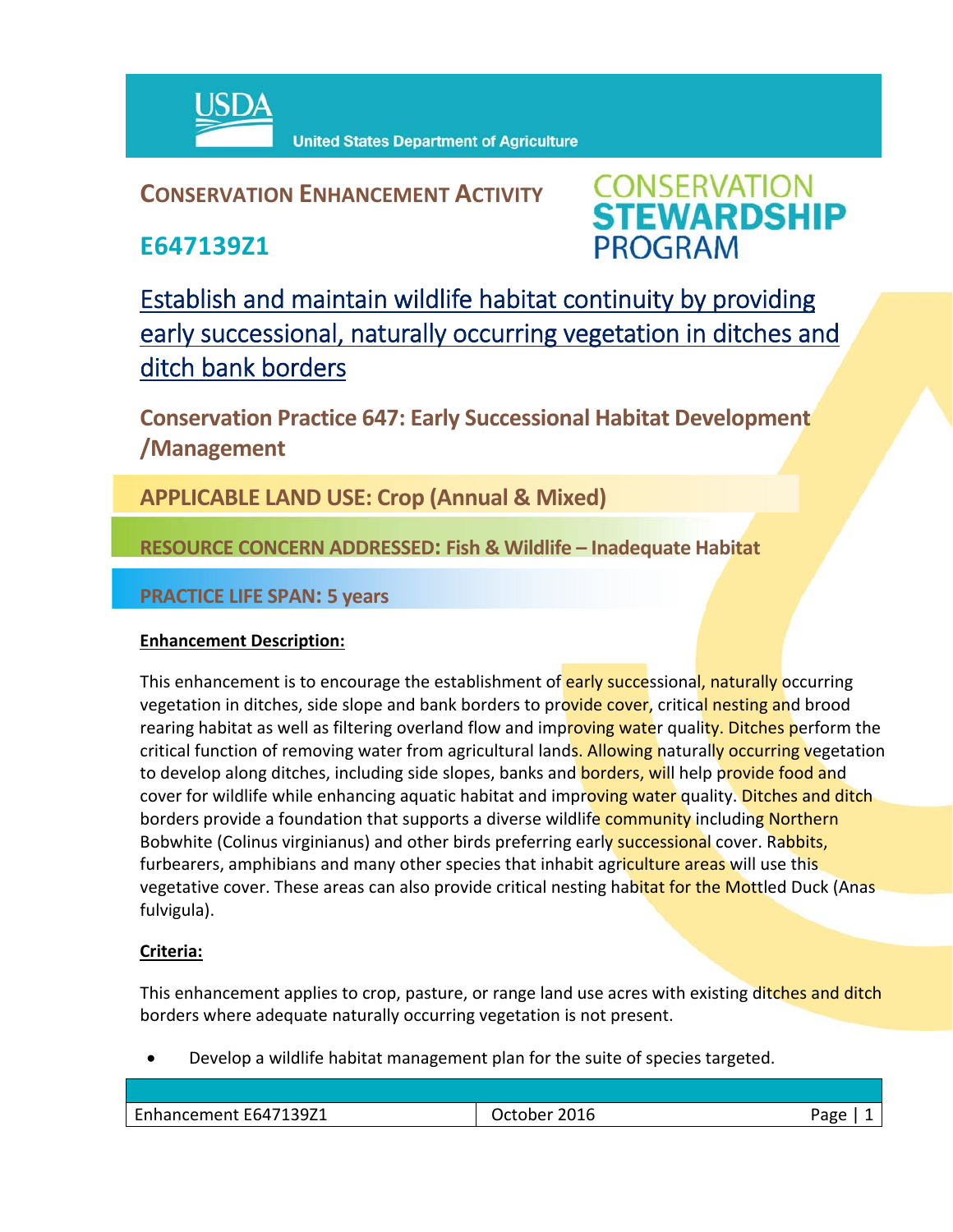

- Allow ditches and bank borders to re‐vegetate to naturally occurring vegetation.
- Ditch borders will be a minimum of 20 feet wide and a maximum 60 feet wide.



- In circumstances where woody vegetation exists immediately adjacent to a farm ditch (e.g., such as along a spoil bank), an adjoining minimum 20 feet early successional, native vegetative border will also be established.
- Once established, ditches and borders may not be treated more than once every two years and may not be mowed, disked, grazed, dredged, cleaned, sprayed with broadcast herbicides or otherwise disturbed between treatments.
- Encroaching undesired woody vegetation may be controlled between the two treatment periods through spot spraying with approved herbicides.
- For the two approved treatments, light disking, mowing or herbicides may be used to control vegetation next to designated ditches, along ditch banks and **borders.** 
	- o These treatments must be applied outside the primary wildlife ground nesting season.
	- o Only herbicides approved for appropriate site conditions shall be applied.
	- $\circ$  Herbicides shall only be applied following manufacturers label requirements.
- Grazing is not permitted unless a grazing management plan is in effect.
- Multiple ditch borders on the same property must have varying maintenance schedules.
- Any invasive species such as kudzu, cogongrass, Chinese tallow tree, etc. that may become established in the border area must be controlled by spot spraying of approved herbicide.
- A Wildlife Habitat Evaluation Guide (WHEG) specific to shallow water habitat on cropland must be used to show that implementation of the Enhancement will improve wildlife habitat value from fair (planning criteria  $= 0.5$ ) to good (planning criteria greater than 0.5 and less than or equal to 0.6) or from good to very good (planning criteria greater than 0.6).

| Enhancement E647139Z1 | 2016<br>October | Page |
|-----------------------|-----------------|------|